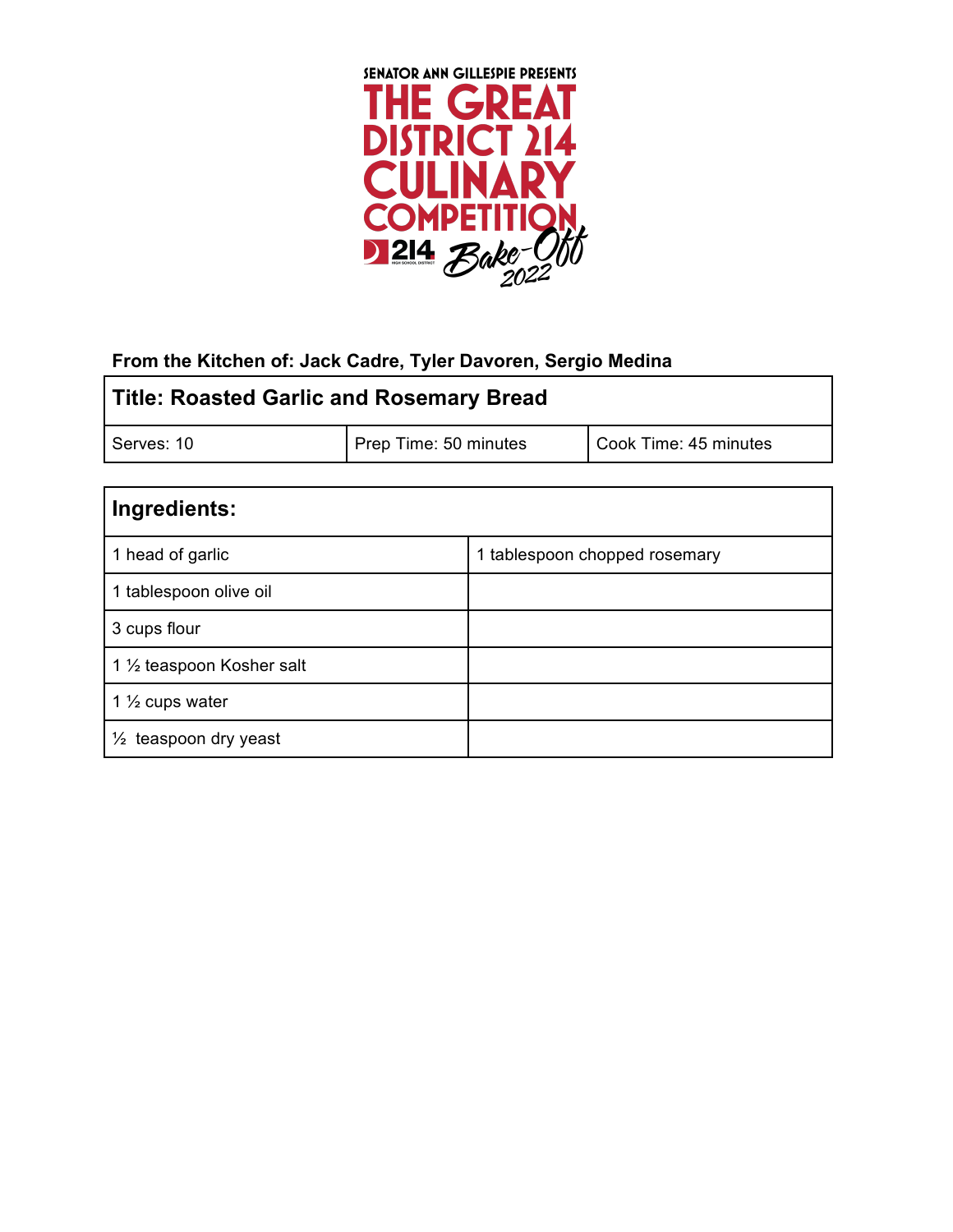

# **Instructions: Roasted Garlic and Rosemary Bread**

Preheat oven to 425° for garlic

Chop off the heads of the garlic and drizzle with olive oil and salt

Wrap in tinfoil and roast for 45 minutes

Squeeze roasted cloves into a large bowl with the flour, rosemary, salt and yeast

Add water and stir to combine until a shaggy dough forms

Cover tightly and let sit for 12-18 hours

Preheat oven and Dutch oven to 450°

Turn and shape the dough into a ball on a well-floured surface

Place in the Dutch oven and cover for 30 mins then uncovered for 15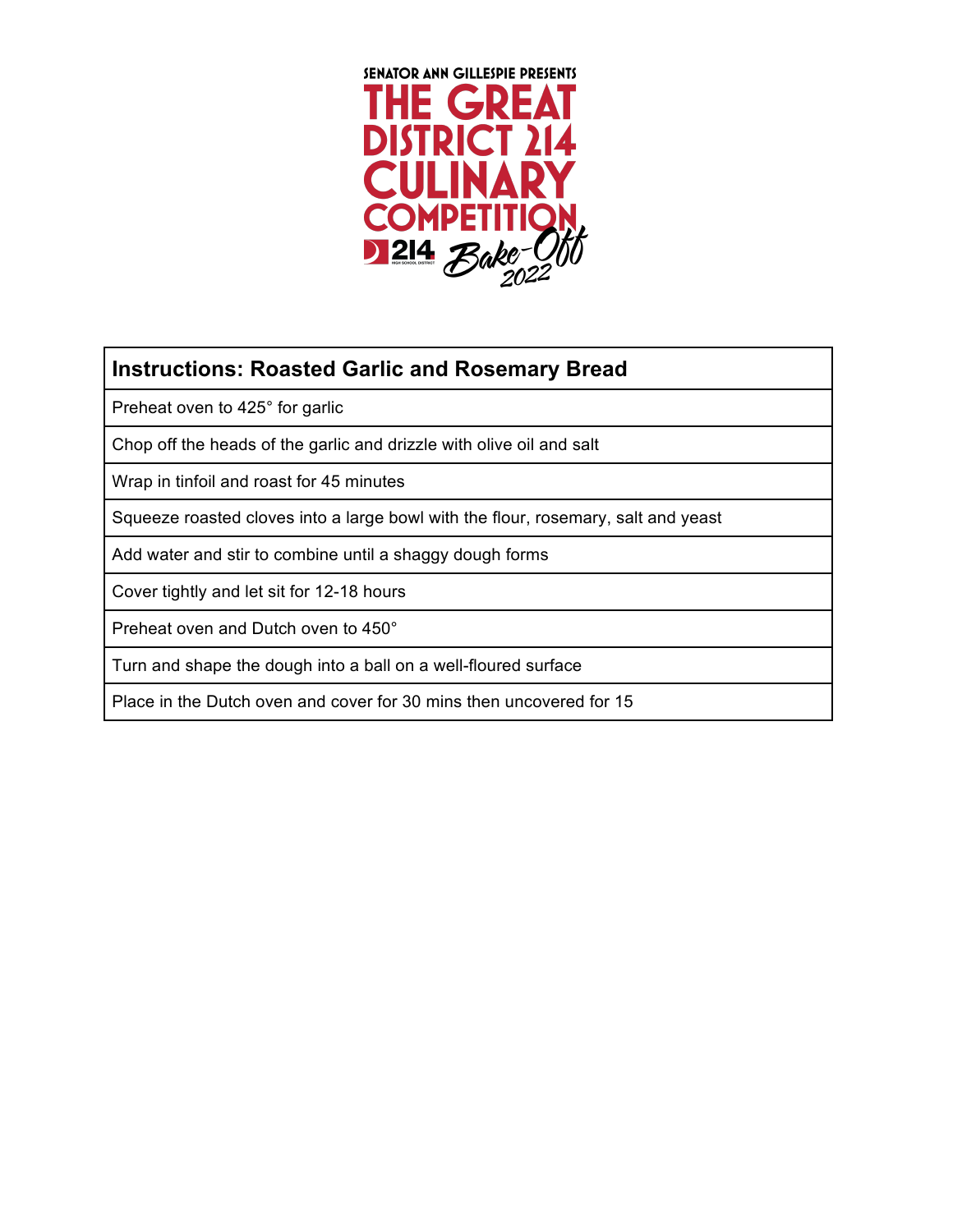

### **From the Kitchen of: Abby Hill, Grace Root, Emma Ernst, Fiona Degrazia**

| <b>Title: Matcha Almond bread</b> |                       |                       |  |
|-----------------------------------|-----------------------|-----------------------|--|
| Serves: 8-10 servings             | Prep Time: 15 minutes | Cook Time: 40 minutes |  |

| Ingredients:                                  |                                          |
|-----------------------------------------------|------------------------------------------|
| 1 $\frac{1}{2}$ cups whole wheat pastry flour | 3⁄4 cup unsweetened almond milk          |
| 3/4 cup blanched almond flour                 | 1 bag green tea                          |
| $\frac{1}{2}$ teaspoon salt                   | 1/4 cup melted coconut oil               |
| 1 teaspoon baking powder                      | 2 eggs                                   |
| $\frac{1}{2}$ teaspoon baking soda            | 5 tablespoons sugar                      |
| 1 1/ <sub>4</sub> tablespoon matcha powder    | 1 $\frac{1}{2}$ teaspoon vanilla extract |
| $\frac{1}{2}$ teaspoon almond extract         | 1 cup confectioners' sugar               |
| 1 tablespoon honey                            | 2 tablespoons milk                       |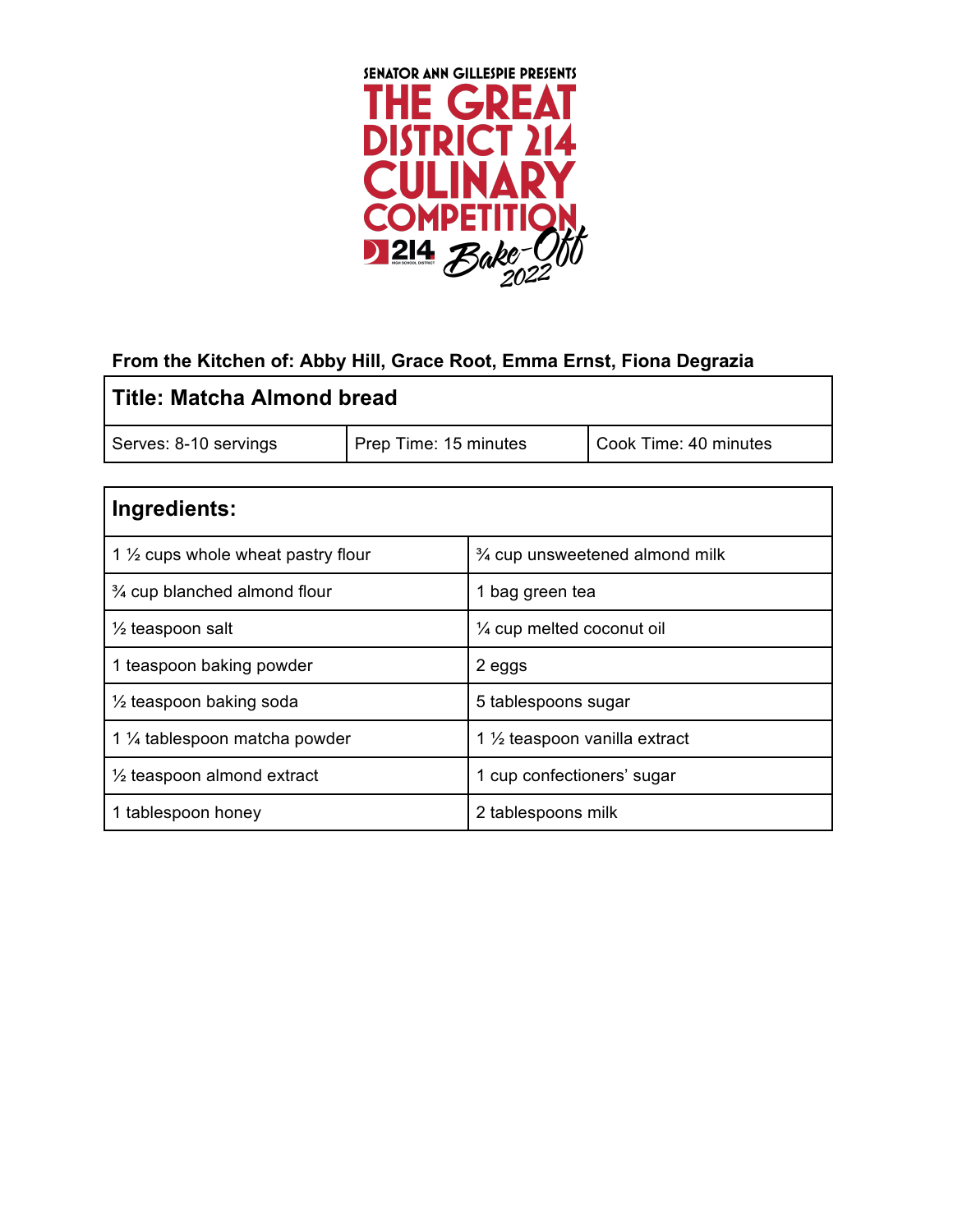

## **Instructions: Matcha Almond bread**

Preheat oven to 375 and grease a 9x5 pan

Combine the flours, salt, baking powder, baking soda, and matcha powder in a large bowl and whisk together

Warm the milk to a simmer then remove from heat, place the bag of green tea in the milk and steep for 3-4 minutes

While the milk steeps, whisk together the melted coconut oil, eggs, and sugar in a small bowl

Add the milk, vanilla and almond extract to the bowl with the egg mixture and whisk until well combined

Pour the wet mixture into the large bowl with the flours and stir until combined

Transfer the batter to the greased loaf pan

Bake for 40 minutes until center is set and edges start to turn golden brown

Remove from oven and place on a cooling rack. Pour glaze over top and serve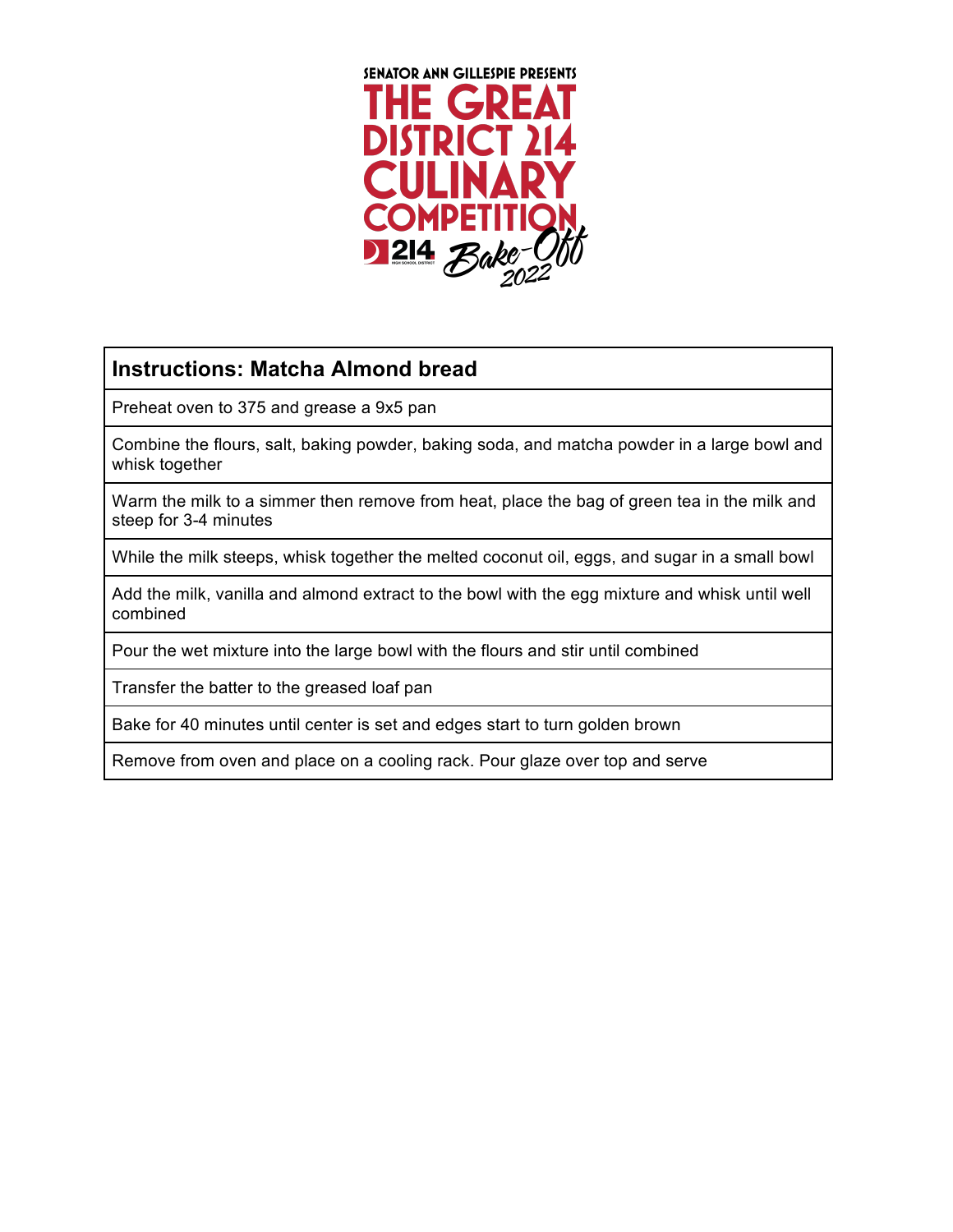

### **From the Kitchen of: Mayra Mendez, Samantha Rowan, & Yolotzy Yanez**

| Title: Everything Bagel Babka |                            |                    |
|-------------------------------|----------------------------|--------------------|
| Serves: 8                     | Prep Time: 3 hours 45 min. | Bake Time: 55 min. |
|                               |                            |                    |

| Ingredients:                             |                                                 |
|------------------------------------------|-------------------------------------------------|
| Dough: 1/2 C. Whole milk (110 degrees F) | $\frac{1}{2}$ t. Garlic powder                  |
| 1 $\frac{1}{2}$ t. Instant yeast         | $\frac{1}{2}$ t. Onion powder                   |
| 2 T. Sugar, divided                      | 6 T. Unsalted butter, softened, cut into 6 pcs. |
| 1 Egg                                    | Filling: 8 oz. Cream cheese, softened           |
| $2\frac{1}{4}$ C. AP flour               | 1/4 C. Everything bagel seasoning               |
| 1 t. Salt                                |                                                 |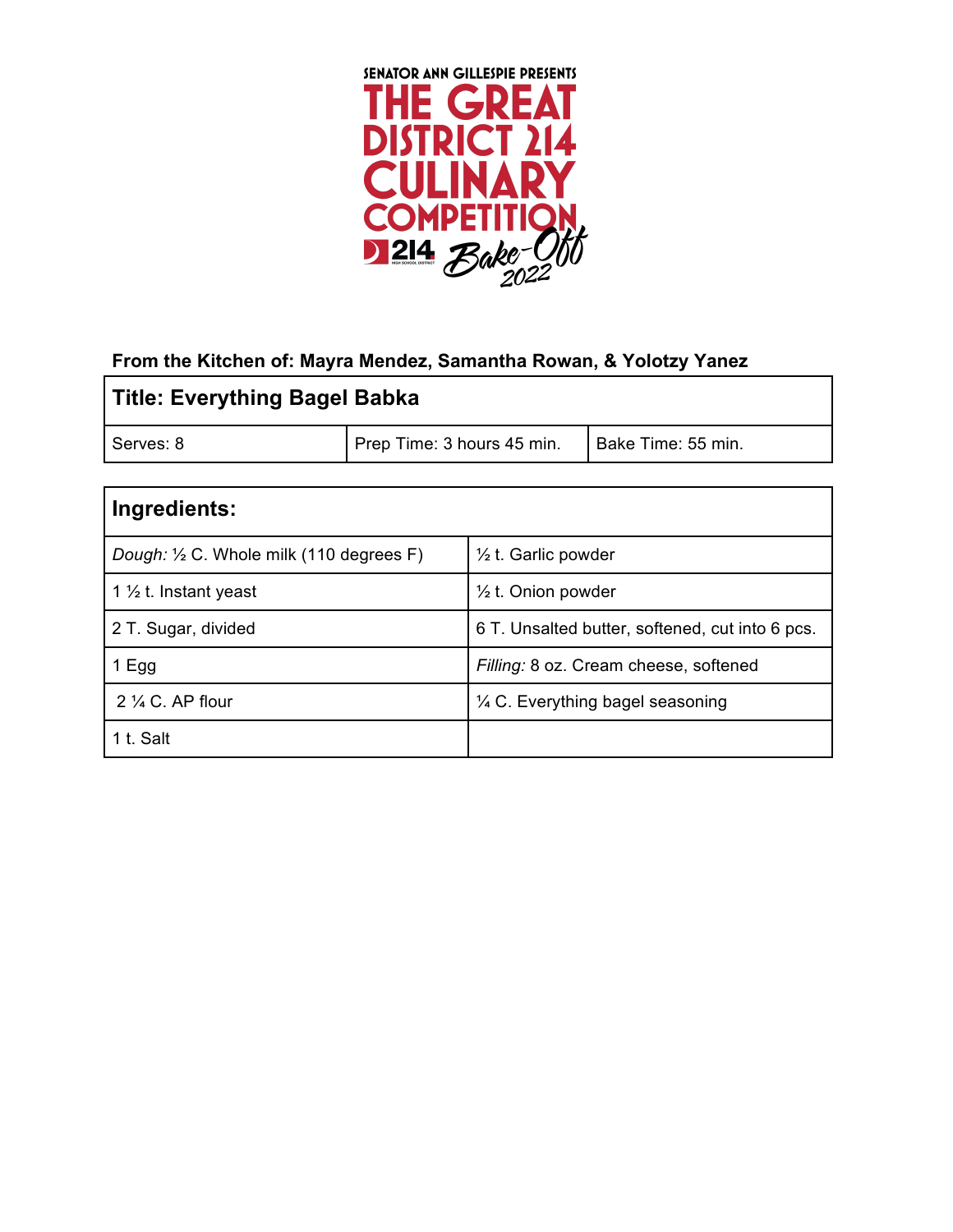

## **Instructions: Everything Bagel Babka**

1. **Prepare the dough**. Combine the milk, yeast, and 1/2 tablespoon of the sugar in the bowl of an electric mixer fitted with the dough hook. Whisk together and set aside for 5 minutes, or until frothy.

2. On low speed, beat in the remaining sugar and egg. Add in the flour, salt, garlic powder, and onion powder and mix just until the dough comes together, another 2-3 minutes. Increase the speed to medium-low and add the butter one piece at a time, beating after each addition until all pieces have been added. Continue mixing with the dough hook until the dough is smooth and pulls away from the sides of the bowl, about 10 minutes.

3. Transfer the dough to a large lightly greased bowl and cover with plastic wrap. Set aside in a cool, warm place to rise at room temperature for 1 hour. After 1 hour, transfer the bowl to the refrigerator and set aside, still covered, for an additional hour, or until the dough has doubled in size and is firm to the touch.

4. **Shape the babka.** Grease a 9x5-inch loaf pan. Remove the dough from the refrigerator and gently punch it down.

5. Roll the dough into a rectangle, approximately 12 inches long. Spread the softened cream cheese over the dough, leaving a slight border along the edges. Sprinkle 1/4 cup of everything bagel seasoning over the top. Working from the long side of the dough, roll the dough into a long cylinder. Place this cylinder seam-side down on a baking sheet and refrigerate for 15-20 minutes, until cream cheese filling and dough are firm.

6. Once chilled, use a sharp knife to cut the dough in half lengthwise down the cylinder to expose the filling, creating two long logs of dough. Twist the two logs together, keeping the filling side up, and place the dough in the prepared loaf pan. Cover the loaf pan with plastic wrap and set aside to rise at room temperature for an hour.

7. **Bake the babka**. Preheat the oven to 350 °F. Once at temperature, bake the loaf for 45 to 55 minutes, until the top of the loaf is golden brown and the inside registers 190°F using an instant read thermometer. Allow the babka to cool in the pans for 15 minutes, then transfer to a wire rack to cool completely.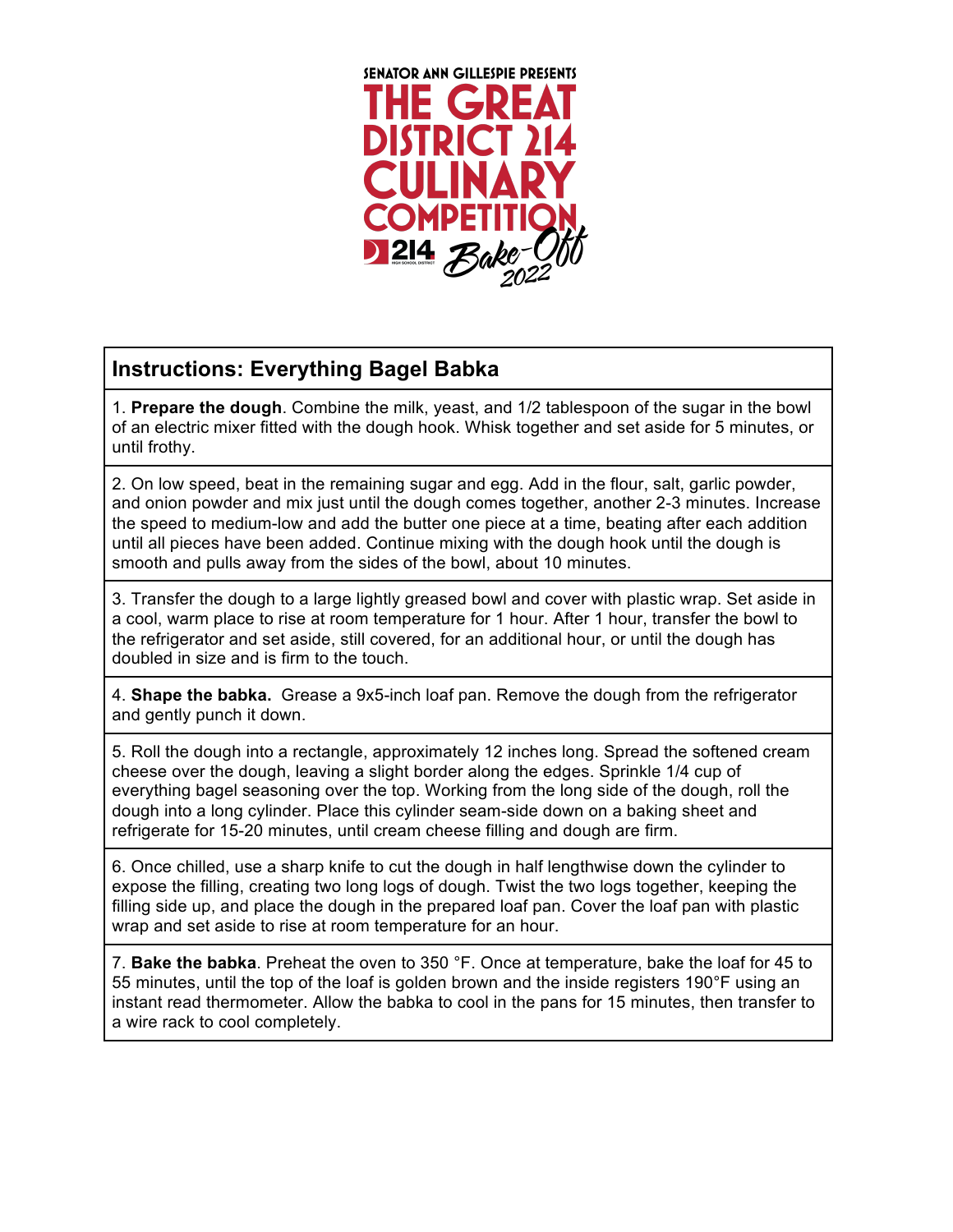

#### **From the Kitchen of: Adam Chamala, Ashley Kim, & Rori Weidel**

| Title: Amish Apple Fritter Bread |                    |                  |
|----------------------------------|--------------------|------------------|
| Serves: 8                        | Prep Time: 20 min. | Cook Time: 1 hr. |
|                                  |                    |                  |

| Ingredients:                         |                                                           |
|--------------------------------------|-----------------------------------------------------------|
| <b>Bread:</b> 1/3 C. Brown sugar     | 2 t. Baking powder                                        |
| 1 t. Ground cinnamon                 | $\%$ C. Milk                                              |
| $\frac{1}{2}$ C. Butter, softened    | Apple Filling: 2 C. Apples (peeled/chopped)               |
| % C. Granulated sugar                | 1 t. Ground cinnamon                                      |
| 2 t. Vanilla extract                 | 1 T. Granulated sugar                                     |
| 1 $\frac{1}{2}$ C. All-purpose flour | <b>Glaze:</b> $\frac{1}{2}$ C. Powdered sugar + 1 T. Milk |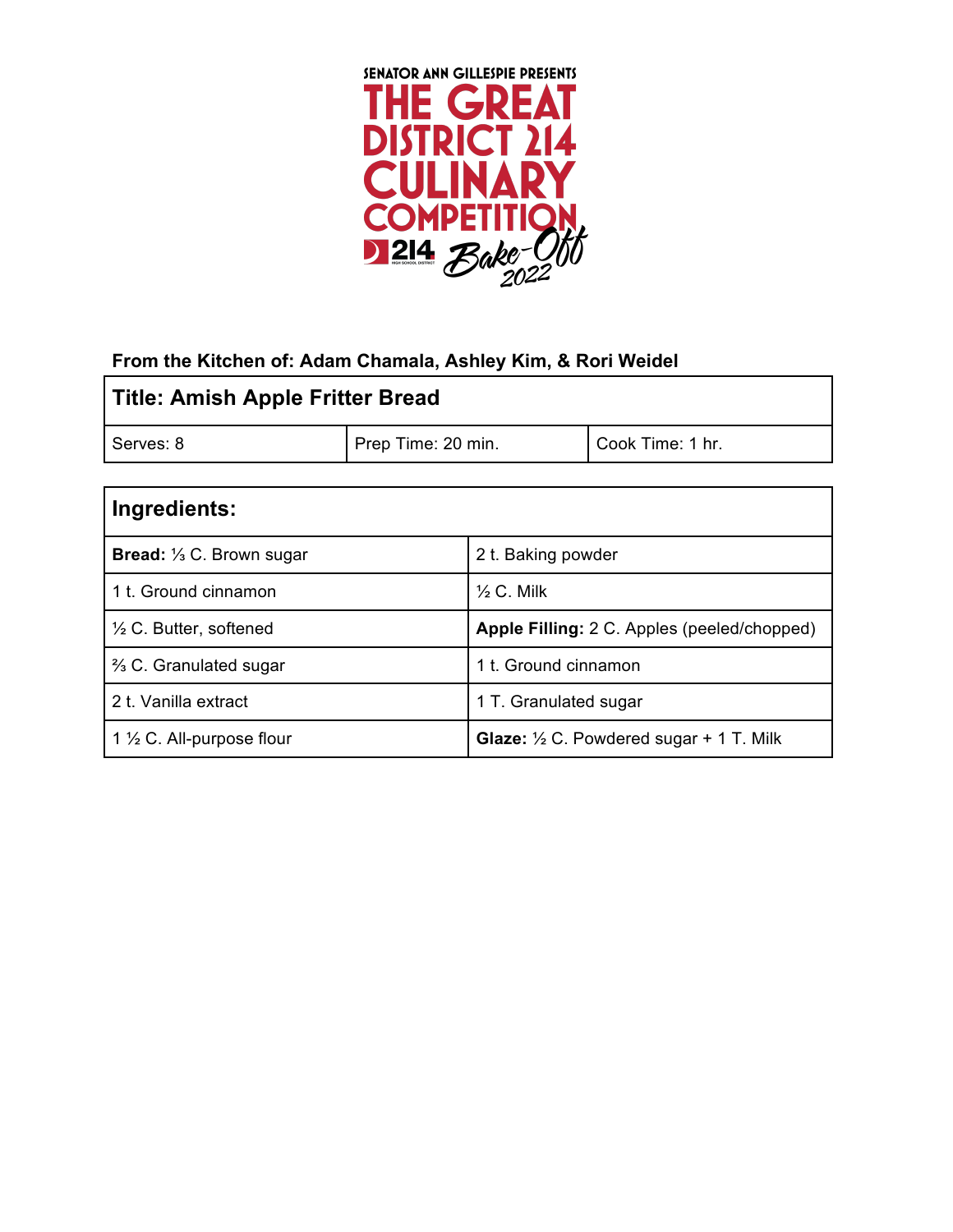

# **Instructions: Amish Apple Fritter Bread**

1. Preheat oven to 350 degrees F. Prepare an 8.5x4.5x2.5-inch loaf pan by greasing it with shortening.

2. In a small mixing bowl, whisk together the brown sugar and 1 t. cinnamon; set aside.

3. In a large mixing bowl, use an electric mixer to cream together the 2/3 cup granulated sugar and butter until light and fluffy. Beat in the eggs and vanilla, just until combined.

4. In a small mixing bowl, whisk together the flour and baking powder. Add the flour mixture to the wet mixture and stir until combined. Add the milk and mix until smooth.

5. Pour half of the batter into the prepared loaf pan, and spread out evenly.

6. In a small mixing bowl, combine the apple filling ingredients. Pour half of the apples over the batter in the pan, then spread on the remaining batter. Top with the remaining apples and press the apples down slightly.

7. Sprinkle the brown sugar and cinnamon mixture over top of the bread.

8. Bake at 350 degrees F for 1 hour, or until a toothpick inserted into the center comes out clean. Cool in the pan for about 30 minutes.

9. In a small bowl, combine the glaze ingredients until smooth. Drizzle over the cooled bread. Slice the bread and serve.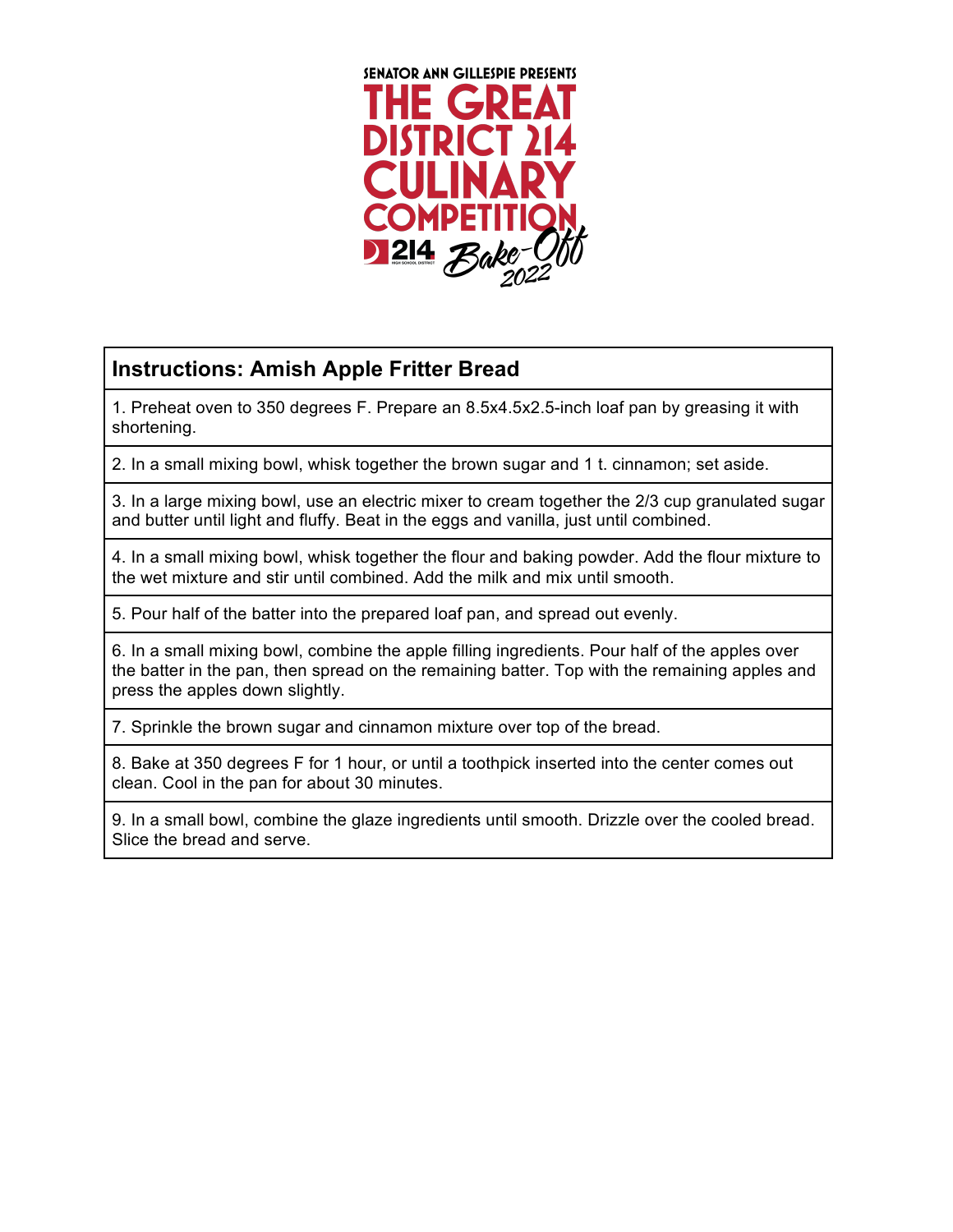

### **From the Kitchen of: Aiden Hecht, Elise Malter, Vasi Grammatis**

| l Title: Fresh Herb Pinwheels |                   |                          |
|-------------------------------|-------------------|--------------------------|
| Serves: 24                    | Prep Time: 1 hour | Cook Time: 20-30 minutes |
| والمتلمد متالم لمعدمته        |                   |                          |

| Ingredients:                     |                        |
|----------------------------------|------------------------|
| $2\frac{1}{2}$ - 3 c. Flour      | 8 T Butter, room temp  |
| 1 c. Sharp cheddar cheese        | 2 Garlic cloves        |
| $\frac{1}{2}$ t. Salt            | 1 sprig Fresh Rosemary |
| $\frac{2}{3}$ c. Warm whole milk | 1 sprig Fresh Thyme    |
| 2 $\frac{1}{4}$ t. Instant yeast | 2-3 Sage Leaves        |
| 2 eggs, whisked                  | Egg Wash               |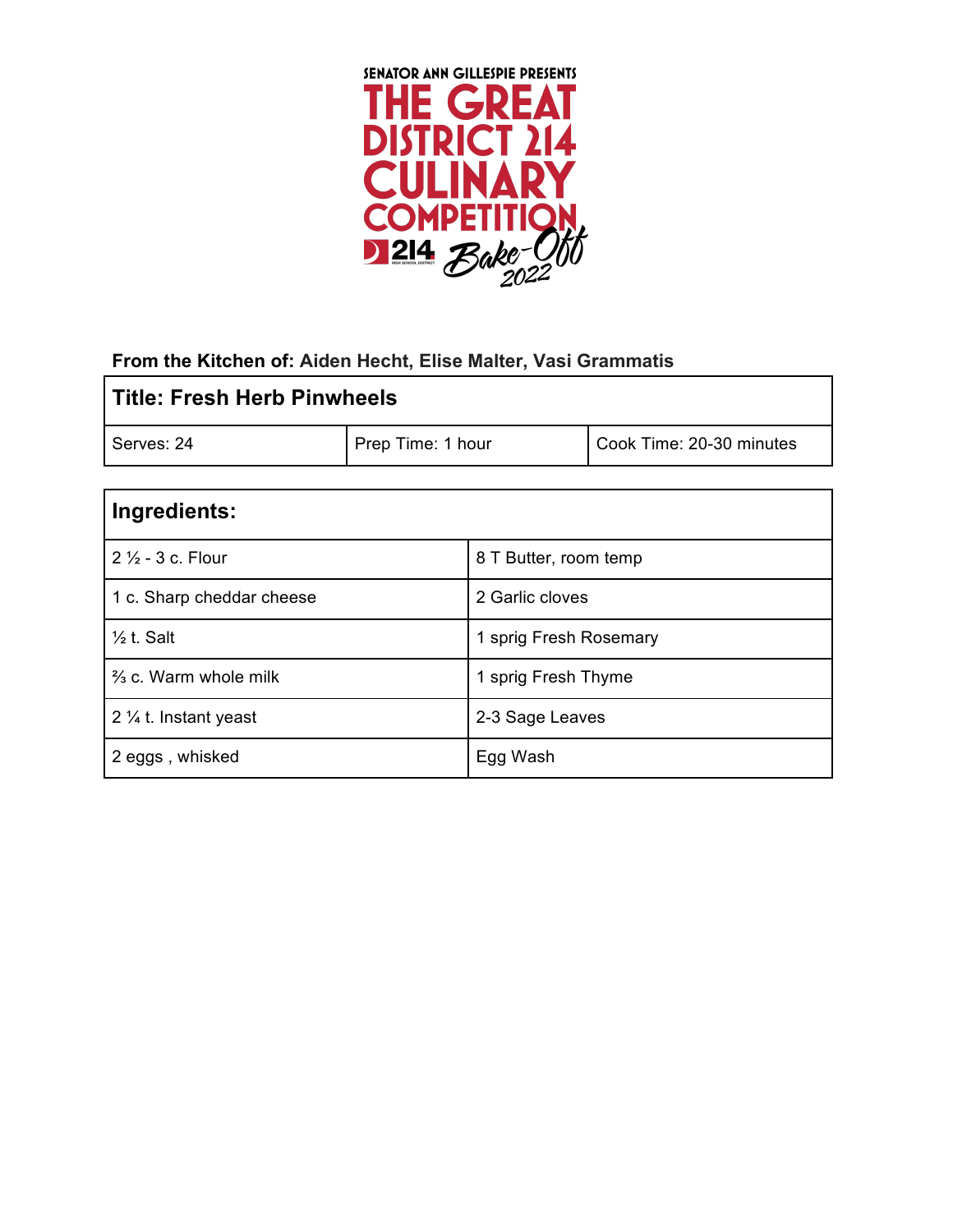

## **Instructions: Fresh Herb Pinwheels**

- 1. In the bowl of a stand mixer or a large bowl, whisk together the all-purpose flour, 2/3 cup grated cheese, and salt. Add in warm milk, yeast, and eggs. Stir and knead with the dough attachment (or by hand) until a soft, smooth dough forms, about 5-7 minutes. Add in additional flour as needed.
- 2. Transfer the dough to a lightly greased bowl and cover. Let rise until dough is nearly doubled, about an hour to an hour and a half.
- 3. Meanwhile, make the herb butter. In a small bowl, combine the softened butter with the garlic, and minced herbs.
- 4. On a lightly floured surface, roll the dough out into a rectangle. Spread the herb butter over the dough, leaving an inch border.
- 5. Sprinkle remaining 1/3 cup shredded cheddar cheese over the butter.
- 6. Starting with the edge closest to you, roll the dough into a long log. Seal the edges.
- 7. Using a dental floss or pizza cutter, cut the log in half lengthwise, leaving the top attached.
- 8. Cover the swirls in the pan with a kitchen towel and allow it to rise, until puffy but not doubled, about 30 minutes to an hour.
- 9. Preheat oven to 400 degrees F. Brush the tops with egg wash. Bake the bread for 20 minutes, until the tops start to brown.
- 10. Reduce the oven temperature to 350 degrees F and sprinkle the top with additional cheese, if desired. Continue baking for another 20- 25 minutes, until the bread is lightly browned. If it is browning too easily, tent a foil over the bread until it cooks completely.
- 11. Remove from oven and let cool. Serve bread warm and store leftovers in an air-tight container at room temperature.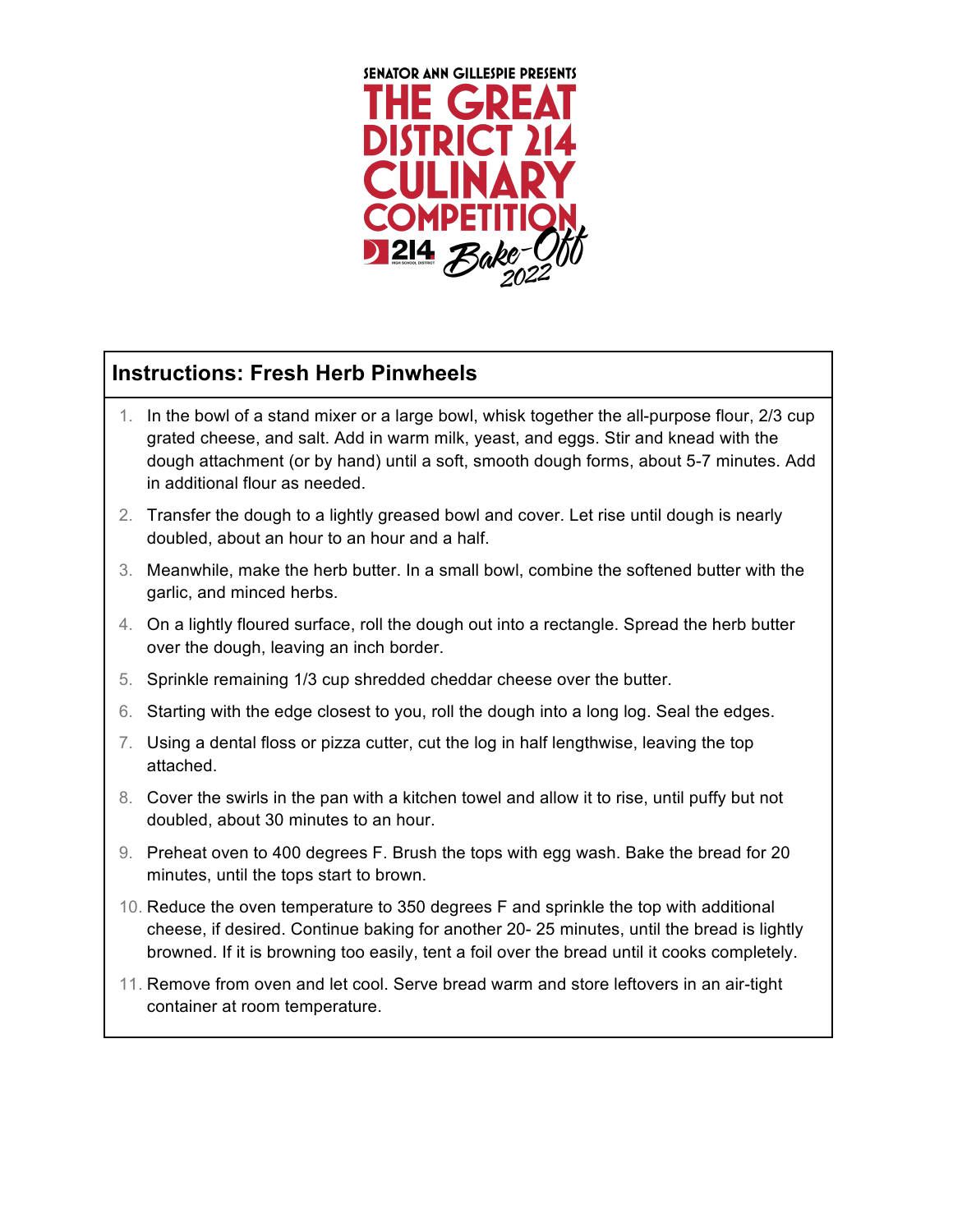

#### **From the Kitchen of: Rachel Malik, Edgar Perez**

| <b>Title: Strawberry Peach Scones</b> |                   |                          |
|---------------------------------------|-------------------|--------------------------|
| Serves:18                             | Prep Time: 1 hour | Cook Time: 15-20 minutes |

| Ingredients:                          |                                          |
|---------------------------------------|------------------------------------------|
| 2 $\frac{1}{2}$ c. All purpose flour  | $\frac{1}{2}$ T Vanilla                  |
| $\frac{1}{2}$ c. Sugar                | 1 Large Egg                              |
| 1 $\frac{1}{2}$ t. Baking powder      | $\frac{1}{2}$ c. Chopped strawberries    |
| 1/2 t. Baking soda                    | $\frac{1}{2}$ c. Chopped peaches, canned |
| $\frac{1}{2}$ t. Salt                 | $\frac{1}{4}$ c. Powdered sugar          |
| $\frac{1}{2}$ c. Cold unsalted butter | 2 T Milk                                 |
| $\frac{2}{3}$ c. Buttermilk           | 1 T Juice from peaches                   |